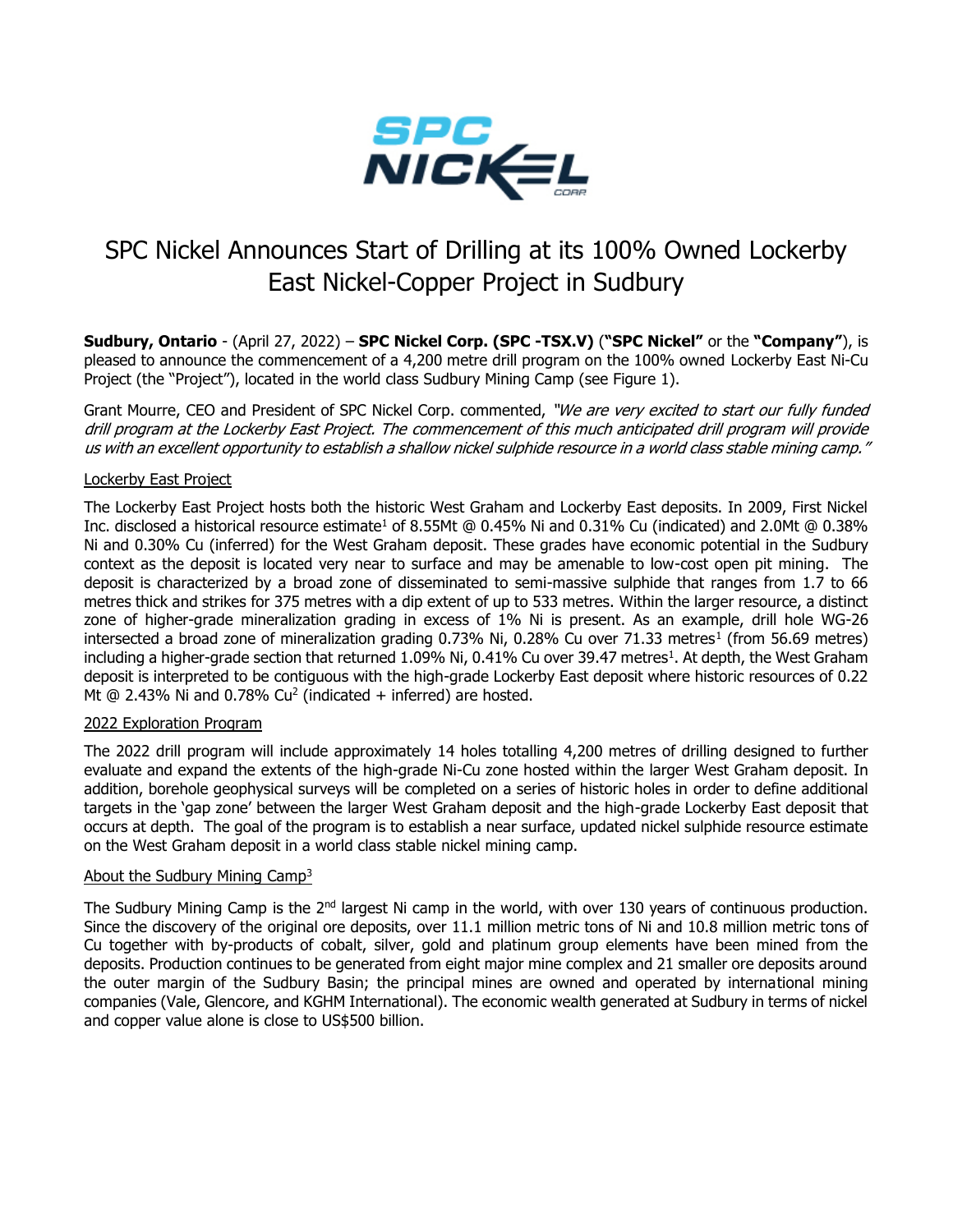# **Reference**

- 1. NI 43-101 Report, Scott Wilson Mining, January 15, 2009, First Nickel Inc.; Technical Report on the West Graham Property Conwest Zone Resource Estimate, Graham Township, Ontario, Canada). 1
- 2. Technical Report on the 2009 Resource Estimate for the Depth, East and Upper West Zones, Lockerby Mine, Sudbury, Ontario, prepared by First Nickel Inc., February 23, 2009.
- 3. Nickel Sulfide Ores and Impact Melts, Lightfoot, 2017, Elsevier Inc.

# **Qualified Person**

The technical elements of this news release have been approved by Mr. Grant Mourre, P.Geo. (PGO), CEO and President of SPC Nickel Corp. and a Qualified Person under National Instrument 43-101. Note: The Company considers the West Graham and Lockerby East resource estimates to be historic mineral resources for purposes of NI 43-101. Neither the Company nor a qualified person on behalf of the Company have done sufficient work to classify the historical estimates as current mineral resources and the Company is not treating such historical estimates as current mineral resources. The Company considers the historic mineral resource estimates to be relevant to an understanding of the West Graham Project but has not done any work to validate the estimates.

# **About SPC Nickel Corp.**

SPC Nickel Corp. is a new Canadian public corporation focused on exploring for Ni-Cu-PGMs within the world class Sudbury Mining Camp. The Company is currently exploring its key 100% owned exploration projects Lockerby East and Aer-Kidd both located in the heart of the historic Sudbury Mining Camp and holds an option to acquire 100% interest in the Janes Project located approximately 50 km northeast of Sudbury. In addition, the Company recently acquired over 45,000 hectares covering a considerable proportion of the high prospective Muskox Intrusion, located in Nunavut. Although our focus is on Sudbury, we are an opportunistic company always looking for opportunities to use our skills to add shareholder value. Additional information regarding the Company and its projects can be found at [www.spcnickel.com.](http://www.spcnickel.com/)

# **Cautionary Note on Forward-Looking Information**

Except for statements of historical fact contained herein, the information in this news release constitutes "forwardlooking information" within the meaning of Canadian securities law. Such forward-looking information may be identified by words such as "plans", "proposes", "estimates", "intends", "expects", "believes", "may", "will" and include without limitation, statements regarding estimated capital and operating costs, expected production timeline, benefits of updated development plans, foreign exchange assumptions and regulatory approvals. There can be no assurance that such statements will prove to be accurate; actual results and future events could differ materially from such statements. Factors that could cause actual results to differ materially include, among others, metal prices, competition, risks inherent in the mining industry, and regulatory risks. Most of these factors are outside the control of the Company. Investors are cautioned not to put undue reliance on forward-looking information. Except as otherwise required by applicable securities statutes or regulation, the Company expressly disclaims any intent or obligation to update publicly forward-looking information, whether as a result of new information, future events or otherwise.

Further information is available at [www.spcnickel.com](http://www.spcnickel.com/) by contacting:

Grant Mourre Chief Executive Officer SPC Nickel Corp. Tel: (705) 669-1777 Email: [gmourre@spcnickel.com](mailto:gmourre@spcnickel.com)